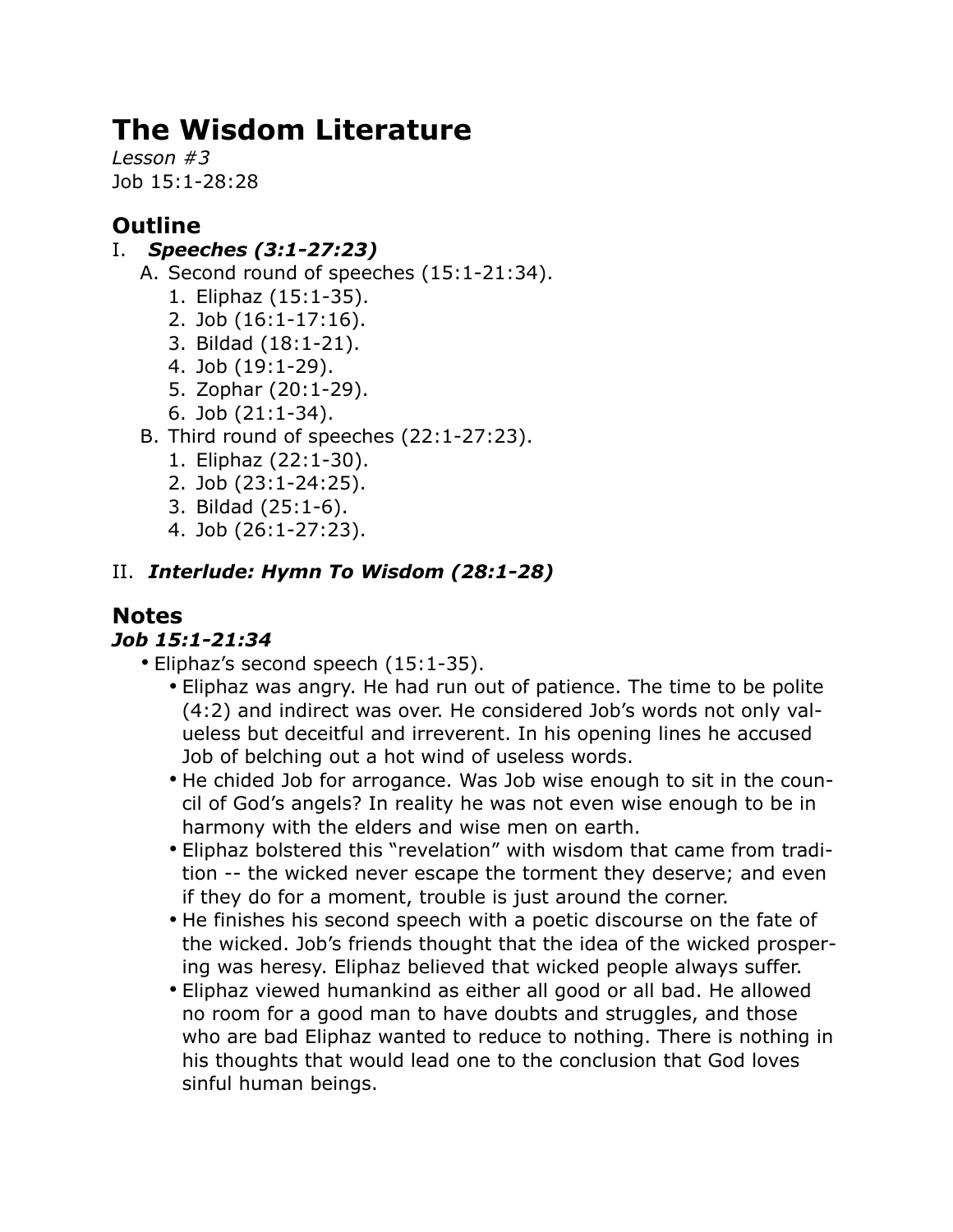- Job's reply (16:1-17:16).
	- Job would have given genuine encouragement to them if the tables were turned, but all he got were arguments and scoldings. Job's friends were pestering him without any understanding of his real problem.
	- He viewed himself as one whom God had seized by the scruff of the neck and thrown into the clutches of the wicked. God had made Job His target, an object of attack; like a warrior He pierced him without pity.
	- Job thought he would die before he could be vindicated; so he was concerned that the injustice done to him should never be forgotten. That is what he meant when he called on the earth never to cover his blood or bury his cry. Abel's innocent blood was crying out to God as a witness against Cain. So Job was consoled to think his cry would continue after his death.
	- In 17:5, Job is using a proverb to remind his friends of the stiff consequences of slander. Job saw God as the one who made him suffer humiliation. There were few who believed he was innocent. Most people thought they were doing God a favor by attacking Job. But Job said that righteous people can pity him without being wrong. This is what his friends could not understand.
	- In the final section, Job seems to mock his friends' earlier advice which said that night would be turned into day for Job if he would repent. He had no hope but death, and he despaired the grave.
- Bildad's second speech (18:1-21).
	- Bildad considered Job beside himself, a man no longer acting fully responsible. He resented Job's attitude toward them as belittling and accused Job of being irrationally self-centered.
	- Bildad felt Job did not really understand the doctrine of retribution. He probably considered Job weak on this subject because Job kept harping on how the righteous suffer and the wicked prosper.
	- His main concern is to establish in Job's mind the absolute certainty that every wicked person gets what they deserve for their wickedness.
- Job's reply (19:1-29).
	- Job shows increasing irritation over his friends' attacks and his impatience with their superior claims. He feels that his friends have no right to interfere and behave as if they were God.
	- He expresses his feelings of abandonment by God and his perception that God's attack on him is wrong. In Job's mind God was at war with him. God's troops had laid siege as if Job were a fortified city.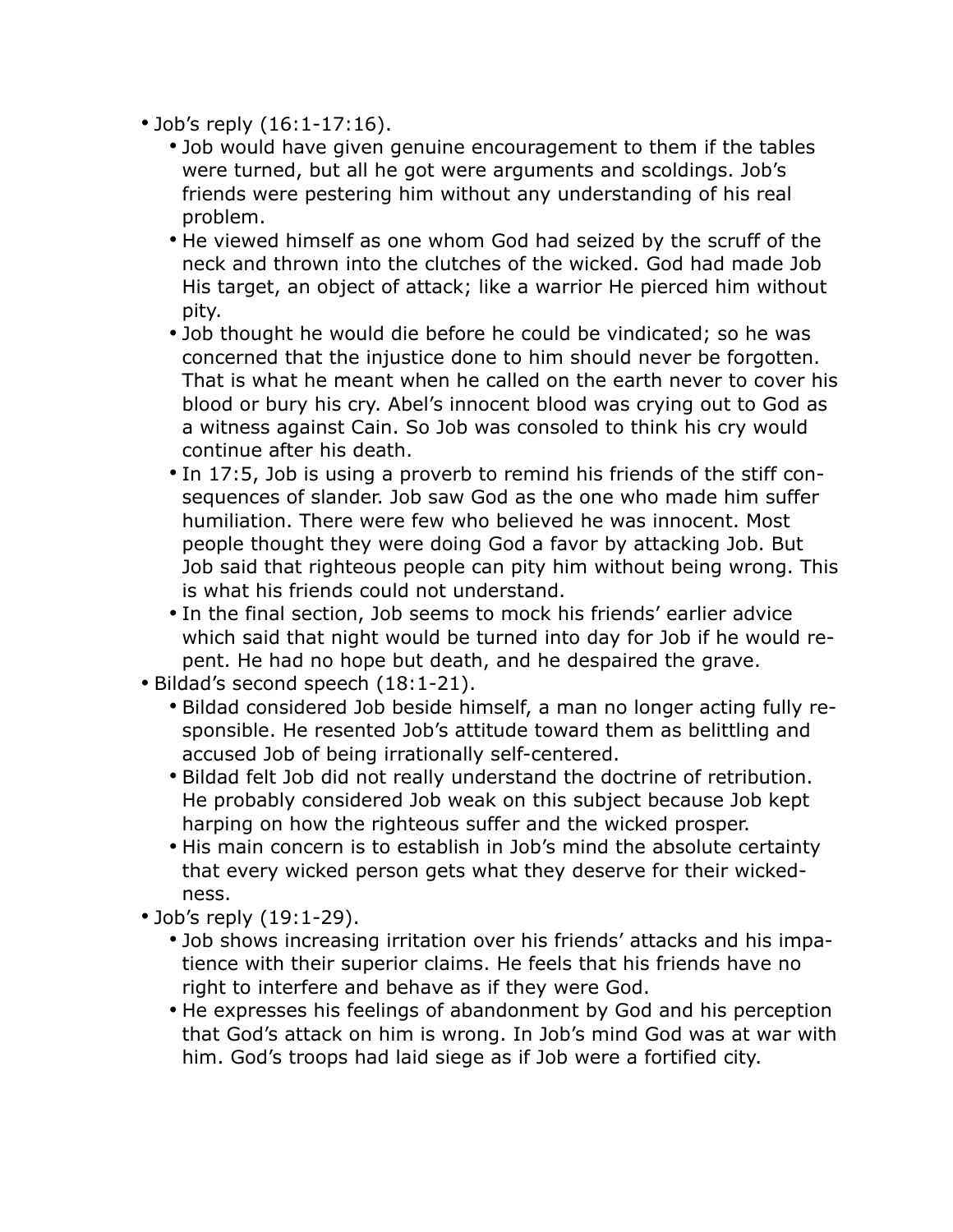- Then he blames God for alienating his relatives and household, even his wife. What could be worse in a patriarchal society than to have children ridicule the patriarch?
- He surprisingly ends this lament with a triumphant expression of faith in the one who will ultimately champion his cause and vindicate him. Slandered by his friends and with death imminent, Job looked to the future where his Redeemer waited.
- Zophar's second speech (20:1-29).
	- Zophar took Job's words, especially his closing words in the previous chapter, as a personal insult. Job had dared to assert that on Zophar's theory of retribution, Zophar himself was due for punishment!
	- To him the joy of the wicked would always be brief and like a fantasy. Oppressing the poor is the mark of the truly wicked. On this subject Job had no quarrel with Zophar, but, of course, he denied being that kind of person.
	- Zophar, despite his eloquence, had no compassion. He left no room for repentance and put all his stress on the importance of material possessions, while Job at this point was increasingly concerned over his relationship with God, no matter what happened to his body or possessions. He concluded his speech with a statement in which he claimed that all he had said was in accordance with God's plan for the wicked.
- Job's reply (21:1-34).
	- Job's true fear was that God might be responsible for his plight. He was terrified because he knew how awesome a task it is to complain again God, but he knew of no other way out of his plight.
	- Those who wish to know nothing of God's ways, who even consider prayer useless, flourish in all aspects of their lives. Far from dying prematurely, they live long and increase in strength. Bildad's claim that the wicked have no offspring or descendants to remember them was denied by Job. Job said that prosperity was often enjoyed by godless people.
	- Job realized his friends were going to repeat the same worn-out arguments that implied he was a wicked man. He called these arguments schemes by which they wronged him. He challenged them to investigate the total experience of people throughout the world to determine whether he was right. It is impossible to derive a law of appropriate retribution from what we observe in this present world.

#### *Job 22:1-27:23*

- Eliphaz's third speech (22:1-30).
	- Eliphaz seemed so convinced of Job's wickedness -- even to the point of exaggeration ("wickedness great," vs. 5) -- that he did not believe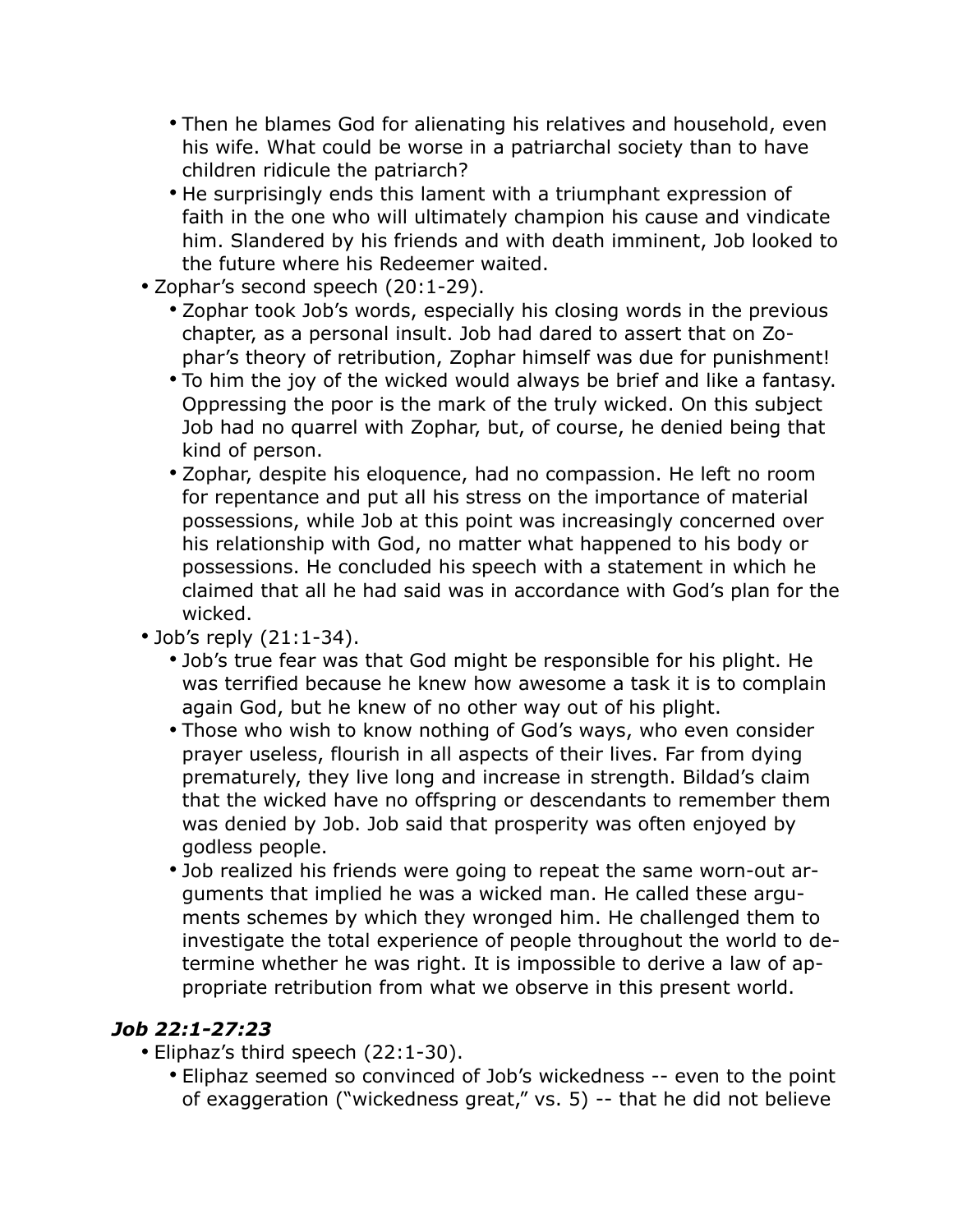he could be vindicated. So in his mind Job's blamelessness was hypothetical nonsense. For Job to be vindicated would be a lie; how could God take pleasure in that?

- Eliphaz no longer believed Job was basically a God-fearing man. Job's troubles were God's rebuke. That they were so bad testified to the extent of his sin. So Eliphaz felt free, maybe even obligated, to address the possible nature of those sins, which he thought were social oppression and neglect.
- Having become convinced Job was a man who followed the path of the ungodly, Eliphaz used Job's own words to refute him. Job had complained that the blessing of the wicked was God's doing (21:13-16). Eliphaz turned that around by saying that the wicked are destroyed before their time, i.e., before they can fully enjoy what good God provides.
- Eliphaz was, no doubt, sincere in this his final attempt to reach Job through a call to repentance. This call for Job to submit; to be at peace with God; to hear God's word and hide it in his heart; to return to God and forsake wickedness; to find delight in God rather than in gold; and to pray, obey, and become concerned about sinners could not be improved upon by anyone.
- Job's reply (23:1-24:25).
	- Job reasserted his claim to be an upright man with renewed confidence that God agreed with him. This is why having an audience with God was very important to Job. He continued to be positive about the outcome of such an encounter.
	- Though he wrestled with God verbally, he had no immediate sense of God's presence nor of God's voice communicating with him. Job felt that God's testing was a way to prove that he was pure as gold.
	- Chapter 24 is a complaint on why God did not set straight the balance of justice. Job felt God should demonstrate His justice by openly punishing the wicked. In God's speeches, He would teach him a lesson about this, which he did not now understand.
	- The murderer, thief, and adulterer all share a common characteristic: they love darkness rather than the light. Job actually never claimed that the wicked always prosper or never come to a bad end. His problem was that God treats the good and bad alike.
	- Job was not convinced that judgment little-by-little was truly just, since the righteous often suffered the same. There is no direct teaching of final judgment to set right the balance of justice, but there is a concept here that anticipates the teaching that God will have His day to set everything right.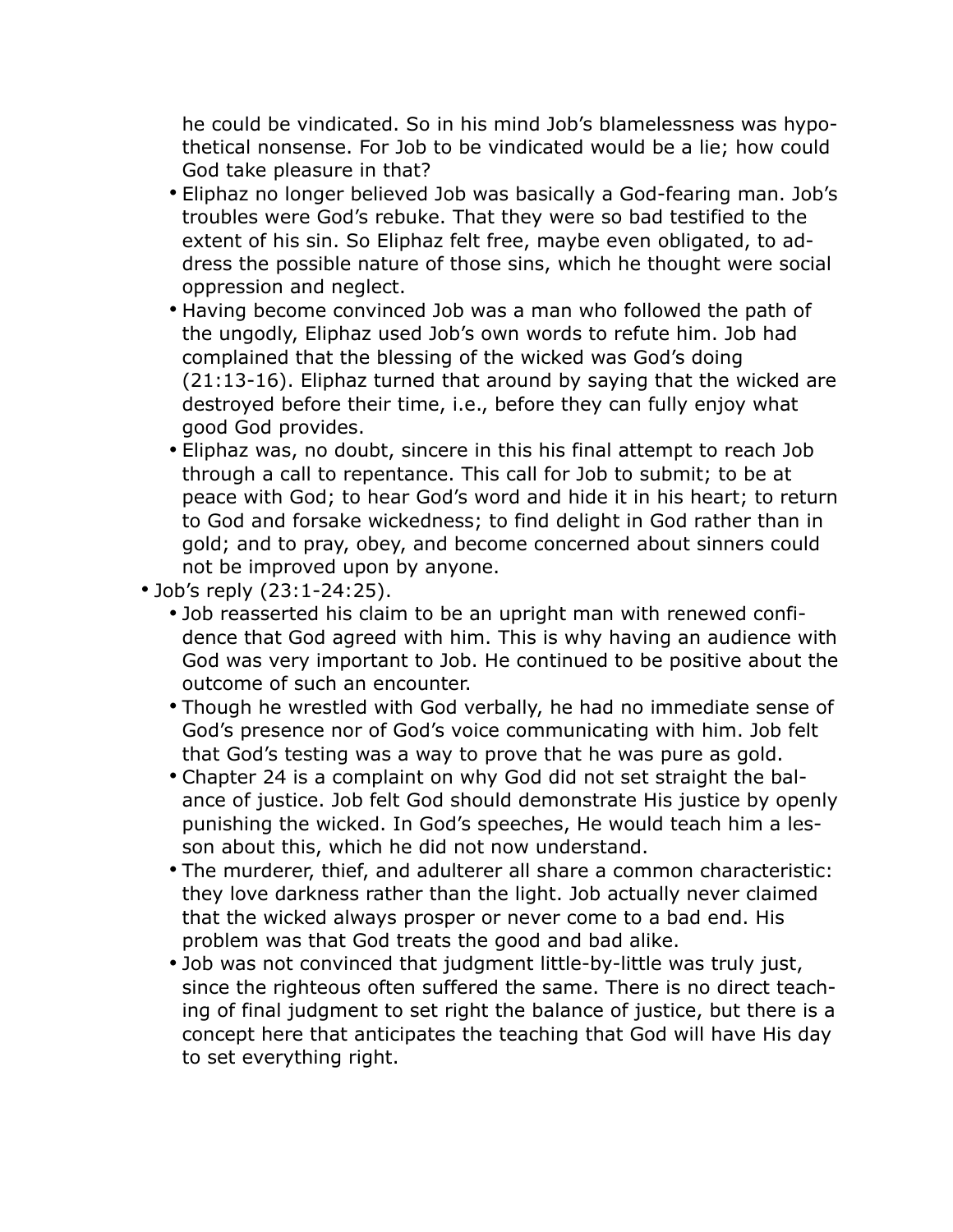- Bildad's third speech (25:1-6).
	- Bildad did not bother to answer Job's recent argument. He only repeated what had already been said by Eliphaz. Bildad wanted to show how God's power established order in the heavens and His dominion extends to all created beings.
	- In chapter 22 Eliphaz left the door open for Job to be restored if he repented, but Bildad repeated the question of 9:2 ("How should man be just with God?") with an implied negative answer. If God is inaccessible, it is because He is too pure; and a human being, like Job, is a hopeless worm or maggot.
- Job's reply (26:1-27:23).
	- Bildad struck a nerve. In all Job's speeches nothing had been more important to him than his determination to be vindicated, to be shown blameless in God's tribunal. Bildad has just labeled that impossible. Job could not restrain himself.
	- Job replied very sarcastically. He had nothing but contempt for Bildad's wisdom. He was angry that they had given up the idea that he was an upright person temporarily suffering for sins, but instead considered him wretched. Job said that his friends were actually hopeless as friends.
	- God's power is incomprehensible. The heavens are visible; yet they do not fall to earth; there is no visible means of support. Even the earth itself can be said to hang on nothing. That God can spread out the heavens over empty space, hang the earth on nothing, and fill the clouds with water without their bursting should make us stand in awe. He has authority and dominion over even night and day.
	- An oath based on the existence of God was the most extreme measure available (the last resort) in Job's society for a condemned person to plead innocent. Either he was innocent, or he would suffer the divine sanctions; for if Job was a liar, he was blaspheming God. His oath is followed by an imprecation against his friends.
	- Job reminded them of an issue on which they all agreed -- that the wicked deserve God's wrath. But they had put Job in that category falsely. He did not have to explain to them about God's ability to set everything straight. Interestingly, Job expounded on the fate of the wicked to drive home the point that they deserved punishment for the way they were treating him with false accusations.

#### *Job 28:1-28*

• Searching in the blackest darkness required light. This could be accomplished by cutting a shaft and letting in sunlight or by torches. The ability to cut shafts through rock is seen in the elaborate water tunnels in cities like Jerusalem and Megiddo, long before the tunnel of Hezekiah,